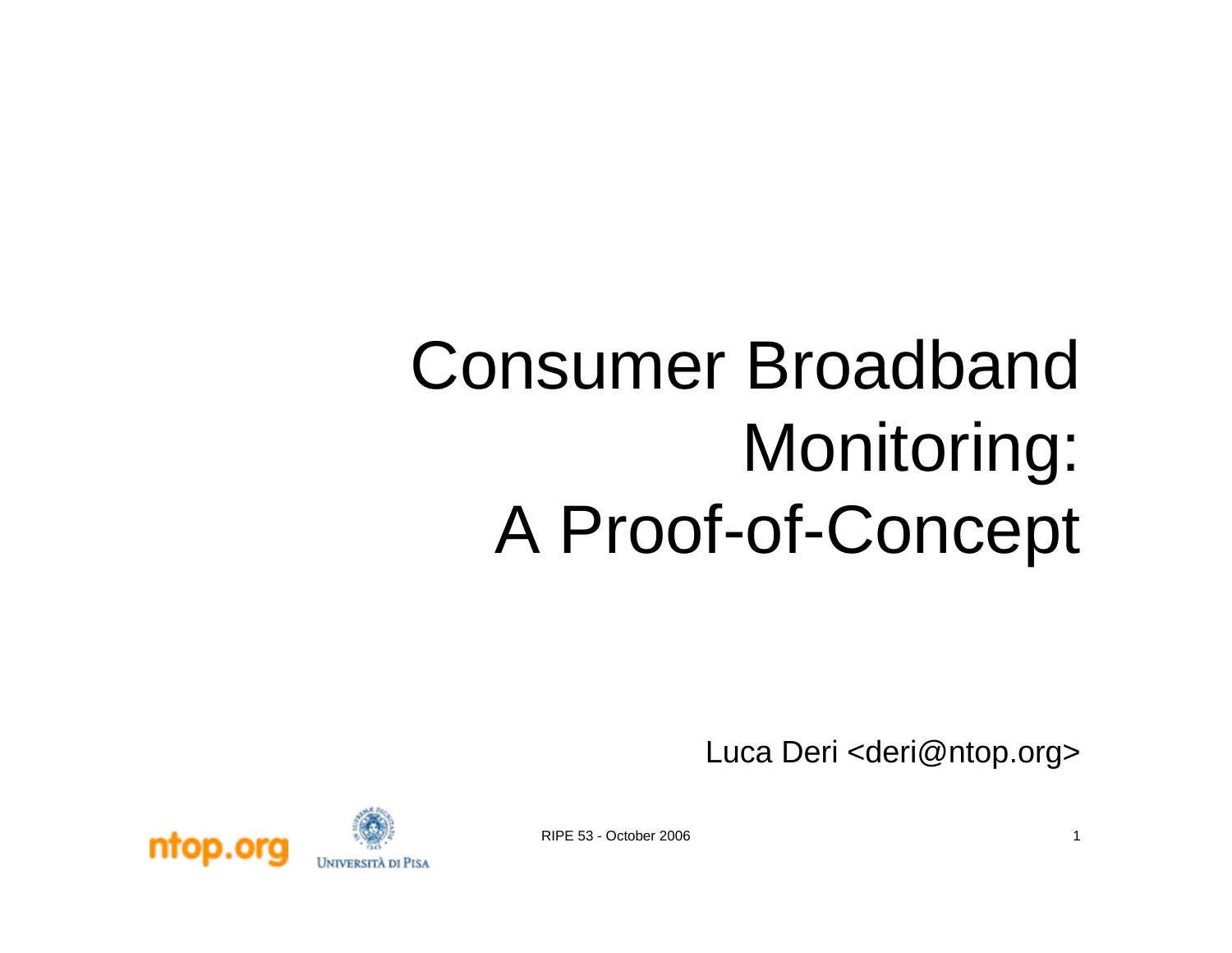### A bit of history

- The purpose of TTM is to independently measure the performance parameters of the Internet using test traffic boxes located in the networks of participating ISP's.
- "limited deployment prototype with the purpose of assessing industry and consumer acceptance, functional requirements and technical issues" (Ripe Policy Proposal 2005- 10).

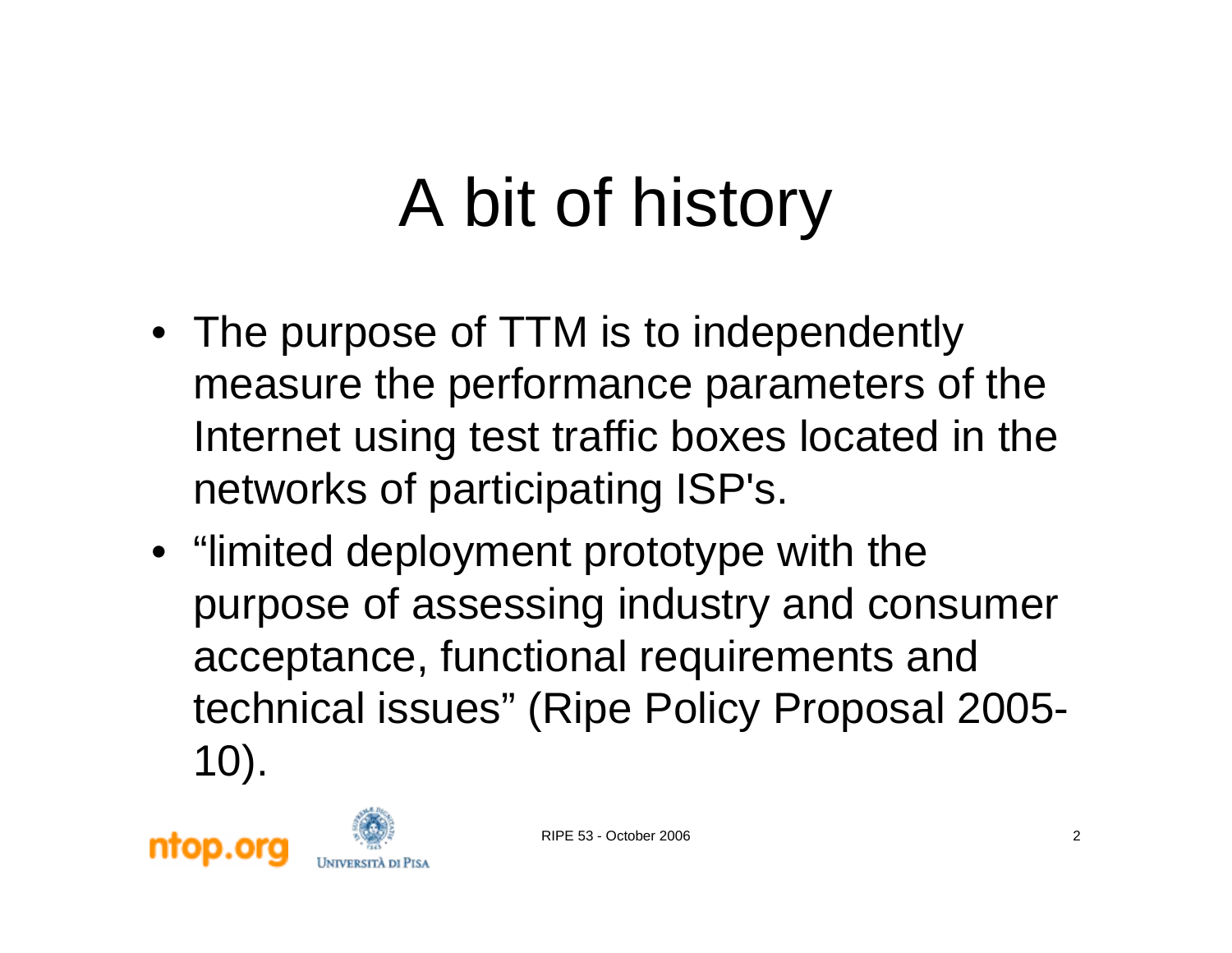#### Initial Requirements

- The device needs to be cheap, available worldwide and amenable to complete software customisation.
- It should preferably be a device that already exists in the home of the pilot audience.
- All measurements are between the home device and a designated TTM node located within the user's service provider's access network.



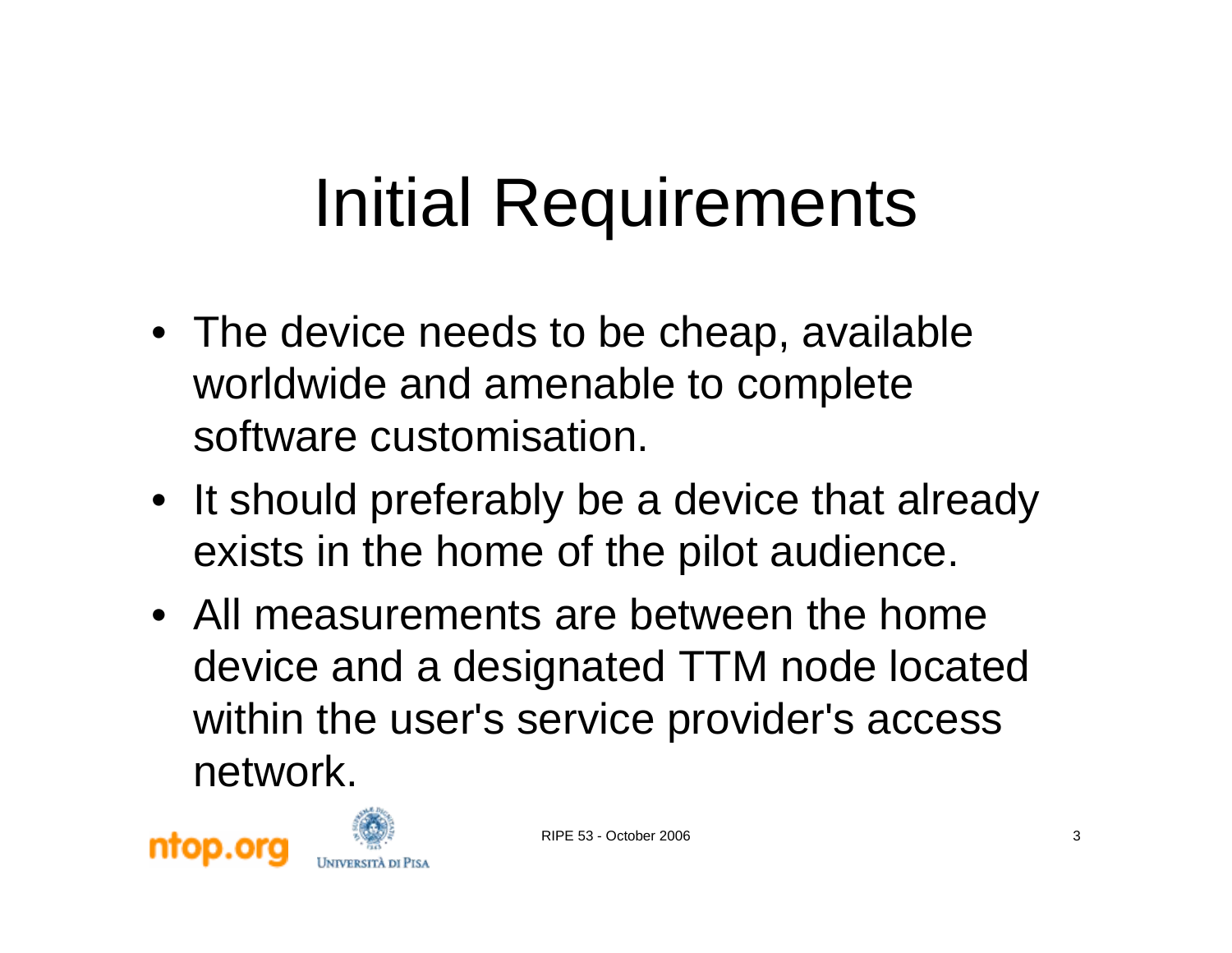#### Measurement Requirements

- All measurements are between the home device and a designated TTM node located within the user's service provider's access network.
- The periodic measurements are: packet loss, delay and jitter. Bandwidth measurement should only be available on demand because of TTM node side



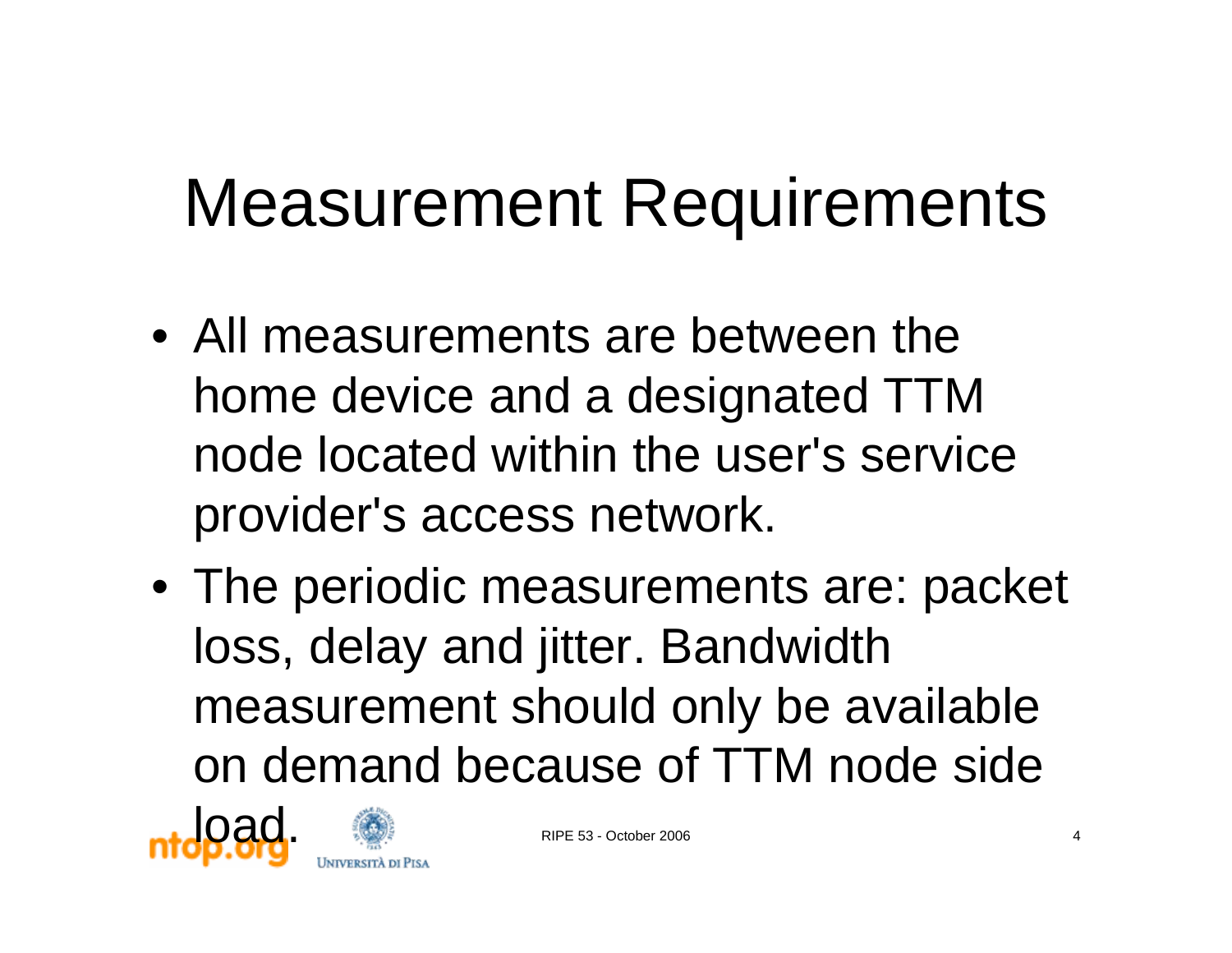### CBM Prototype: History [1/2]

- Project (phase 1) started as student project during the "Network Management" course at CS Dept of University of Pisa (May-June 2006).
- 15 students were part of the development team.
- Goal: define a monitoring architecture able to satisfy the project requirements



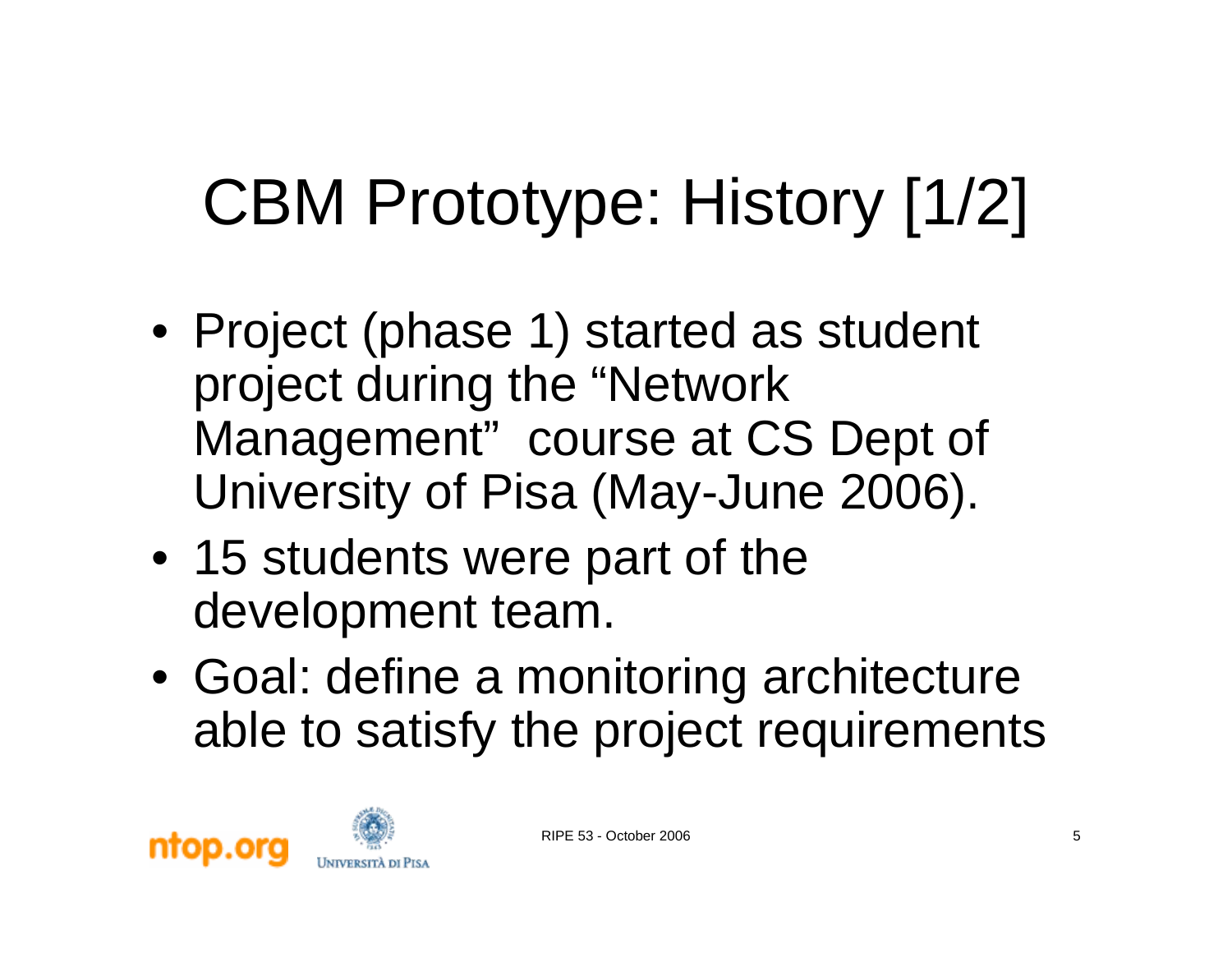#### CBM Prototype: History [2/2]

- Outcome of Phase 1: implementation for a standard Linux-PC. Some probes deployed in the university network.
- Phase 2: refined the implementation, identified an embedded platform where the software has been ported and adapted to the environmental constraints/limitations (July-October

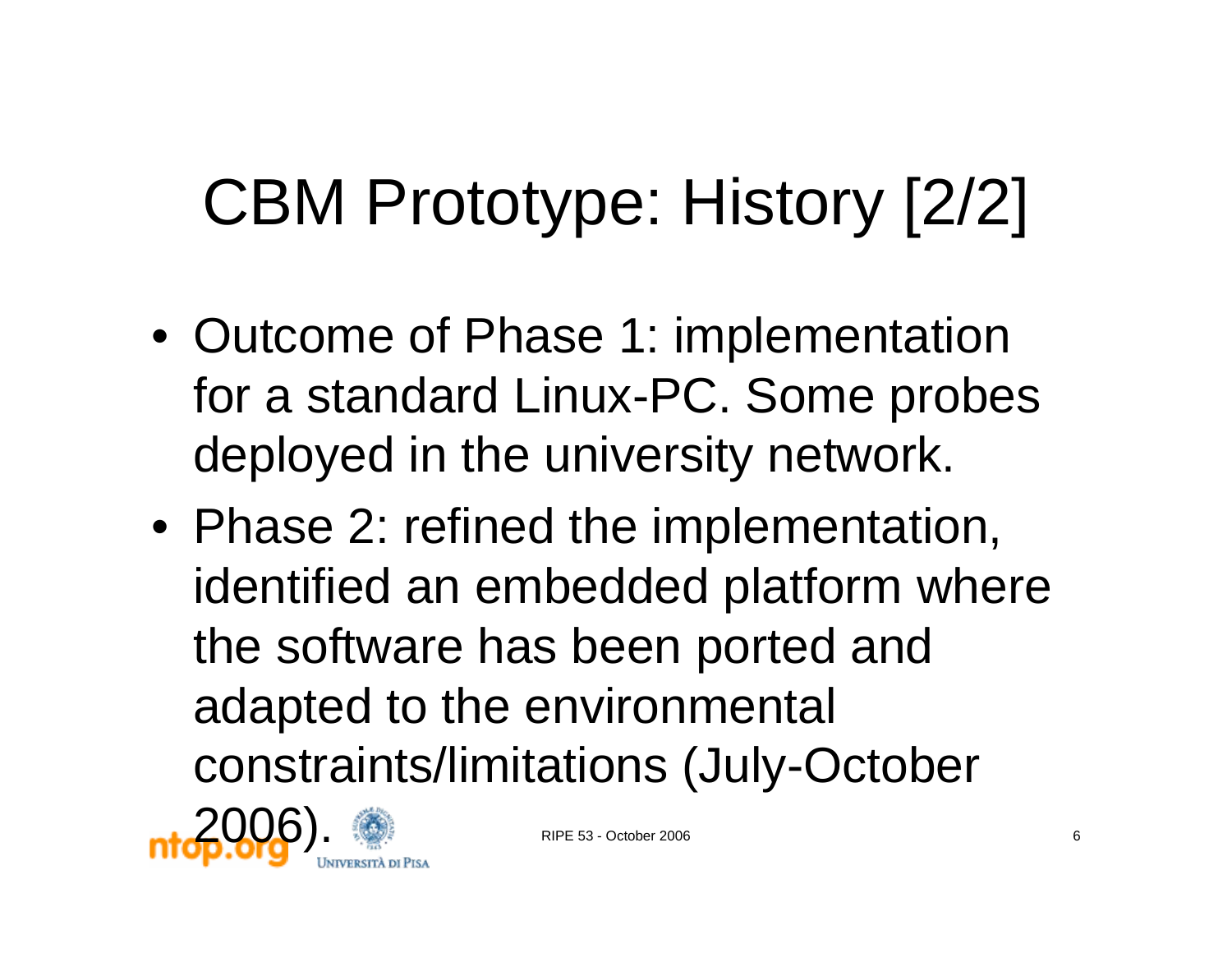### CBM Prototype: Goals [1/2]

- The main goal is to define a monitoring architecture and not to create a prototype able to measure just what was specified in the project proposal.
- The outcome is an extensible, distributed monitoring architecture where probes can run both on commodity PCs and most of low-cost broadband routers available on the market.

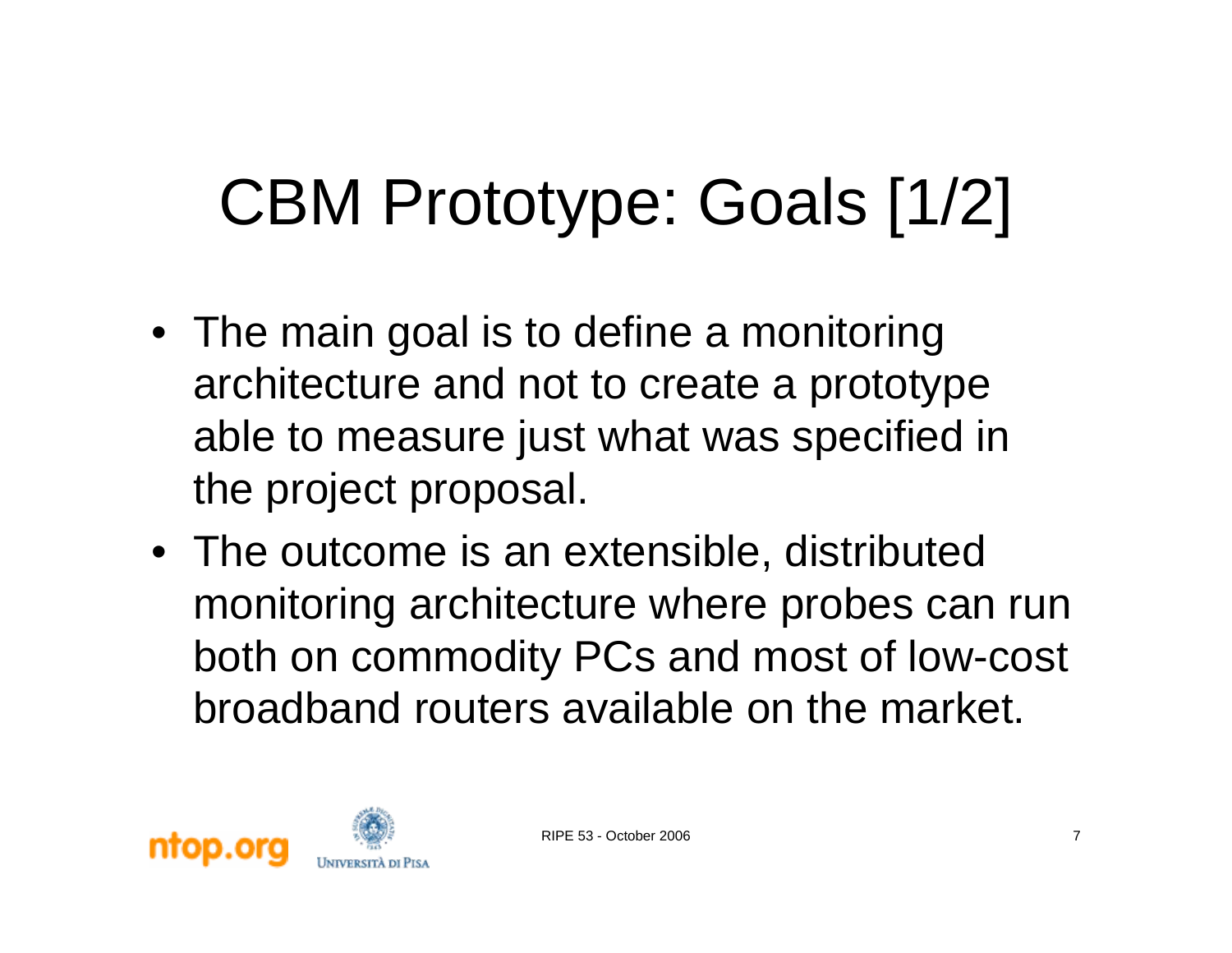#### CBM Prototype: Goals [2/2]

- Probes and measurements are not "hard coded" as they are fully configurable and can be added as necessary.
- All measurements are performed on the user premises, in order to measure the real view of the Internet from the user's perspective.

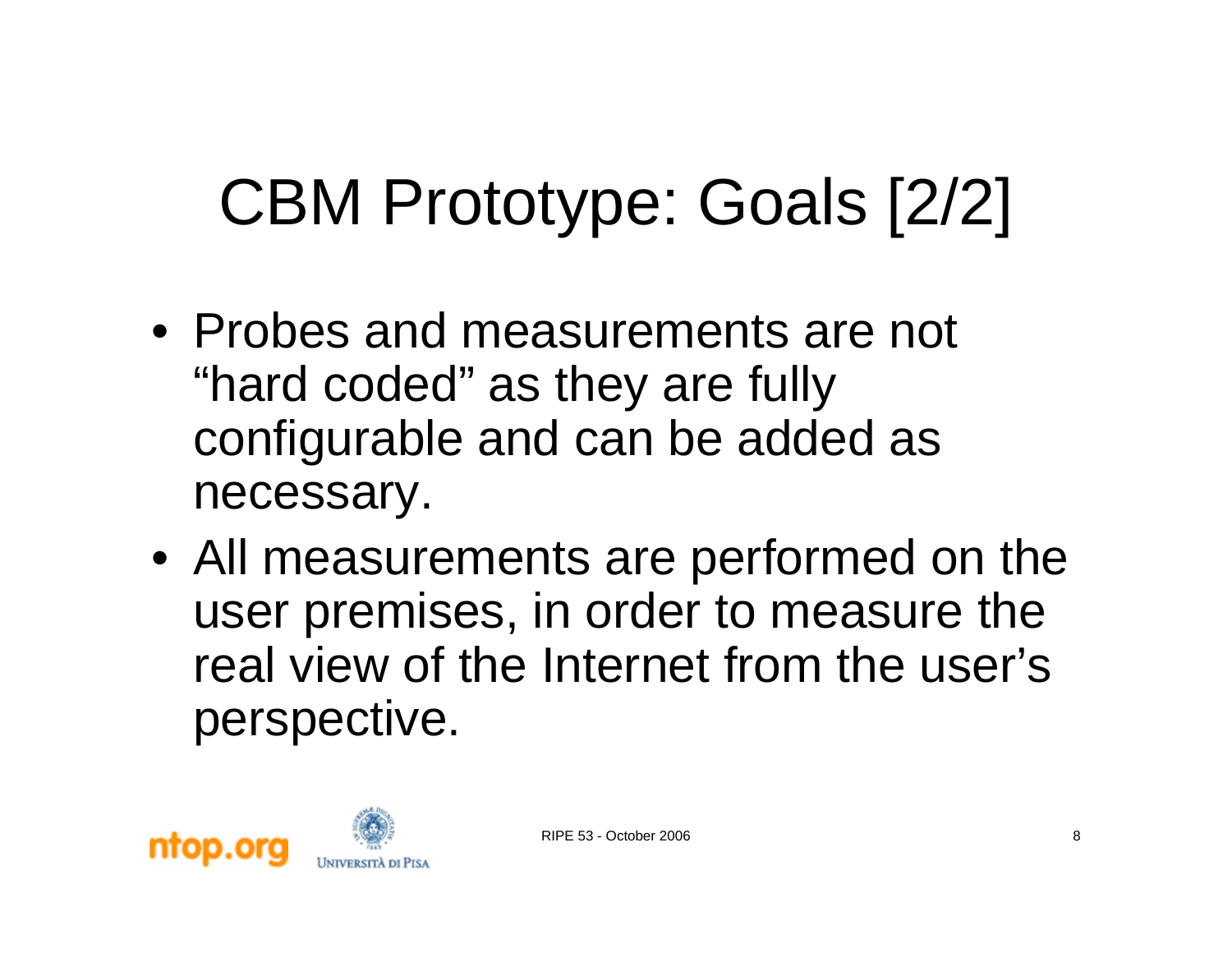#### CBM Prototype: Architecture [1/3]

QuickTime™ and a TIFF (Uncompressed) decompressor are needed to see this picture.

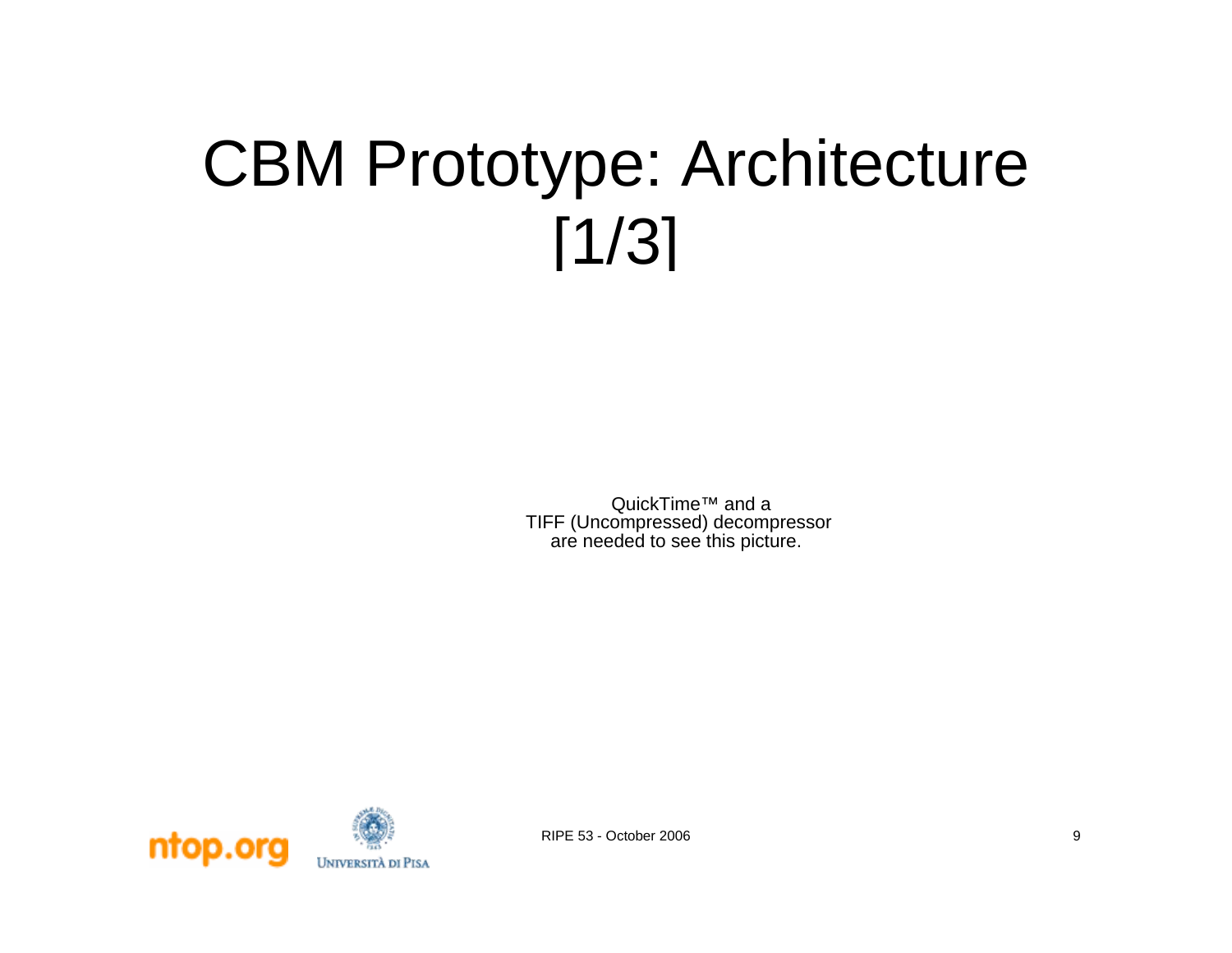### CBM Prototype: Architecture [2/3]

- A single TTM box can control many routers.
- A router is controlled/configured only by one TTM box, although it can provide measurement results to many TTM boxes (meshed architecture).
- All access are authenticated (http passwords, snmp community): no anonymous access is allowed.



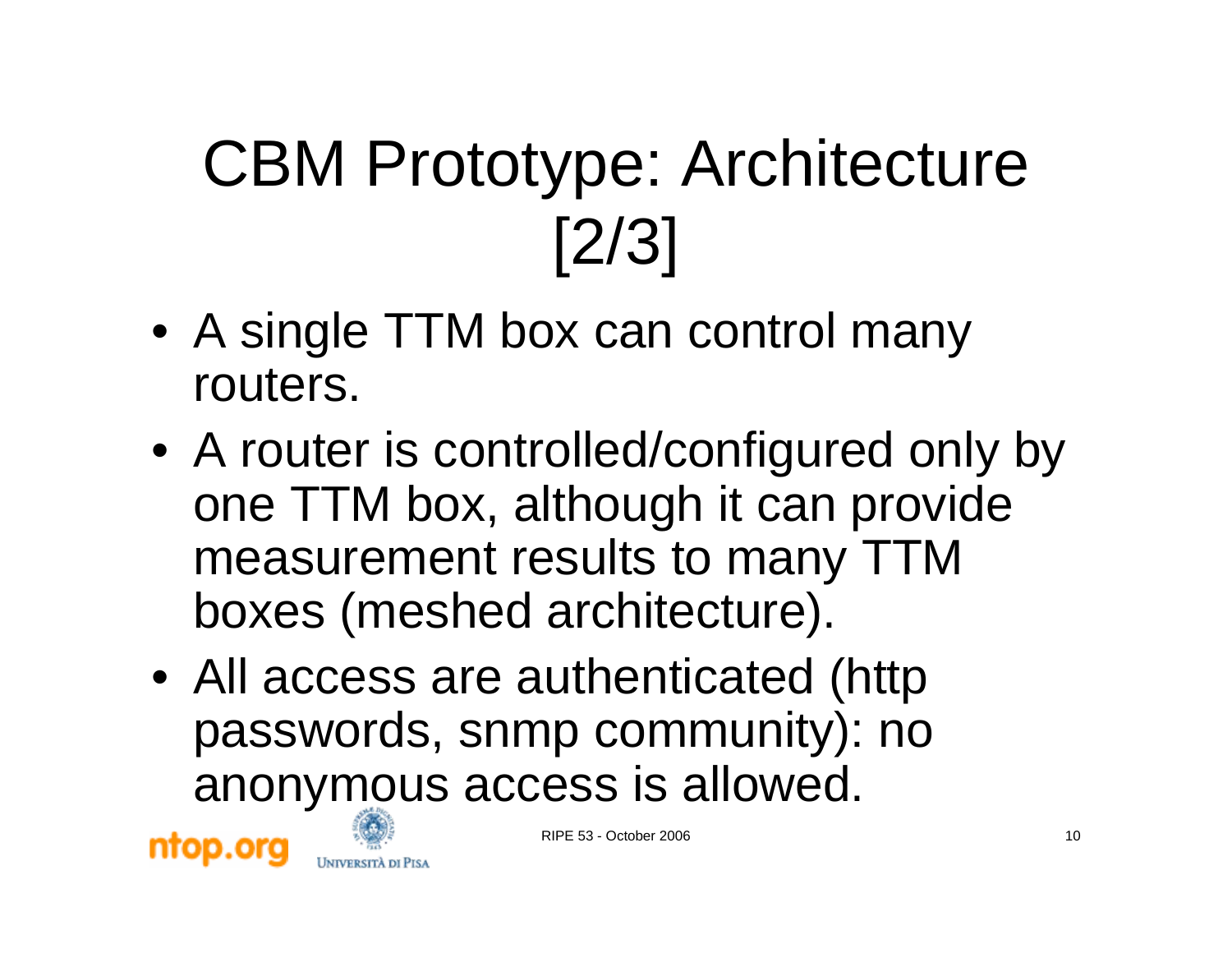### CBM Prototype: Architecture [3/3]

- Routers are configured on the TTM box using a web interface.
- Probes download the measurement configuration (i.e. what a probe is supposed to measure) from TTM via http.
- Measurements can be both passive and active, either on-demand or periodic.





RIPE 53 - October 2006 11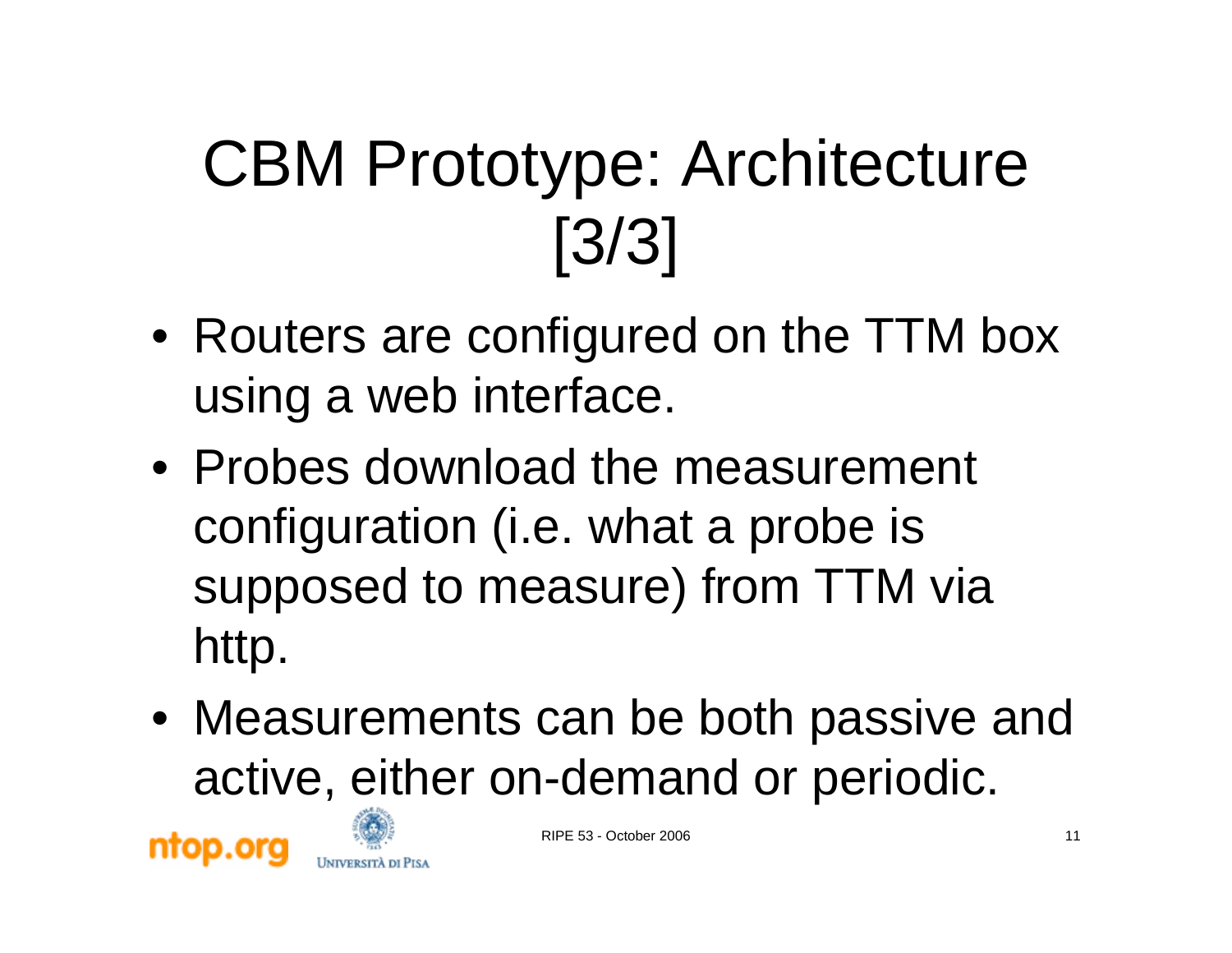#### Measurement Provisioning

- Routers can provide measurement results in two modes:
	- and the state of the state Pop: the TTM fetches results, coded in XML, via HTTP (default).
	- – Push: the router pushes results to the TTM box (useful for NAT-ed boxes).
- Users set for each router the operational mode via the TTM web interface.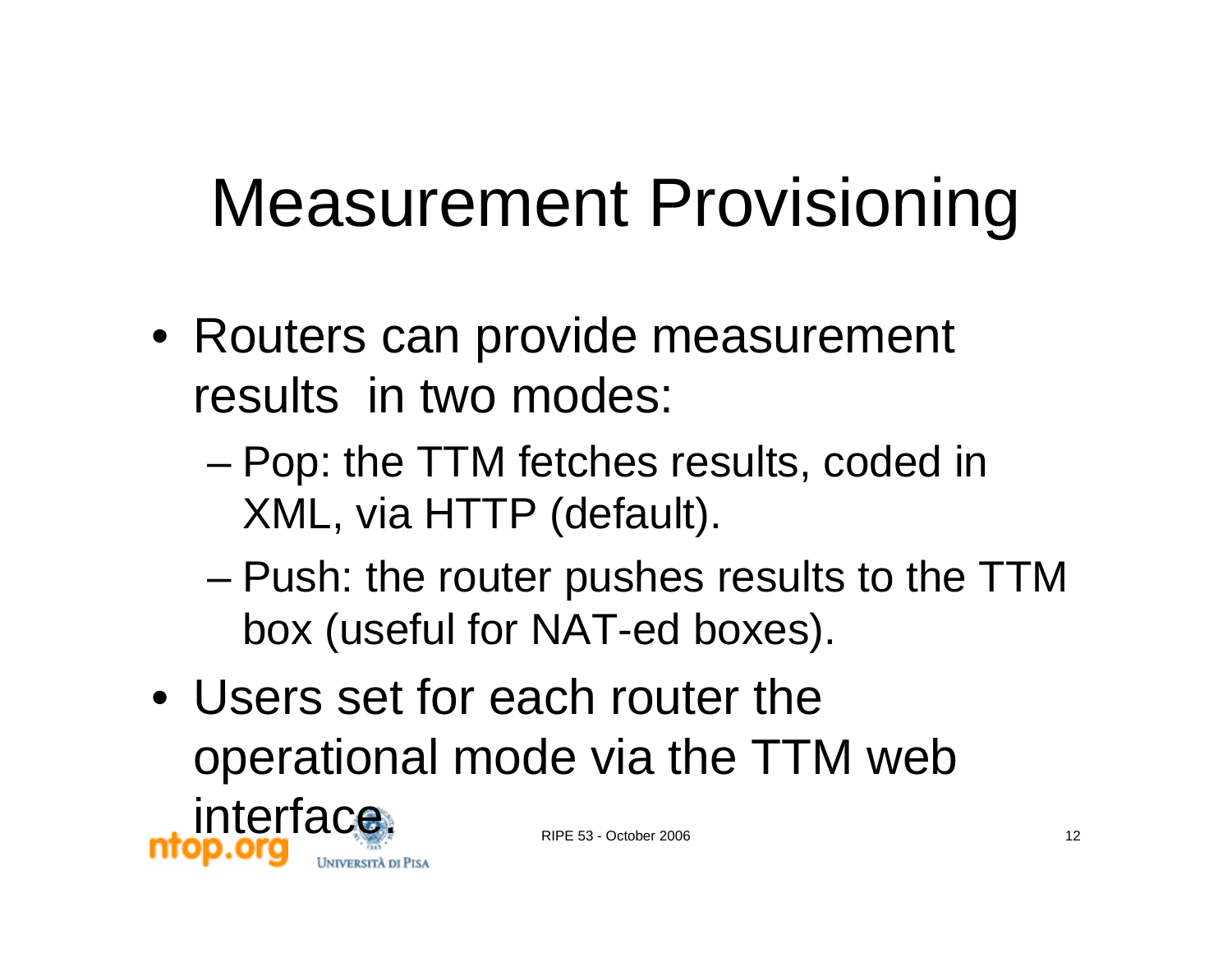## CBM Prototype: Data Storage [1/2]

- The router stores in (volatile) memory the last (no history) measurement results as specified in the configuration file.
- Before running a new test session, the router transparently checks if its configuration has changed (via TTM web interface).





RIPE 53 - October 2006 13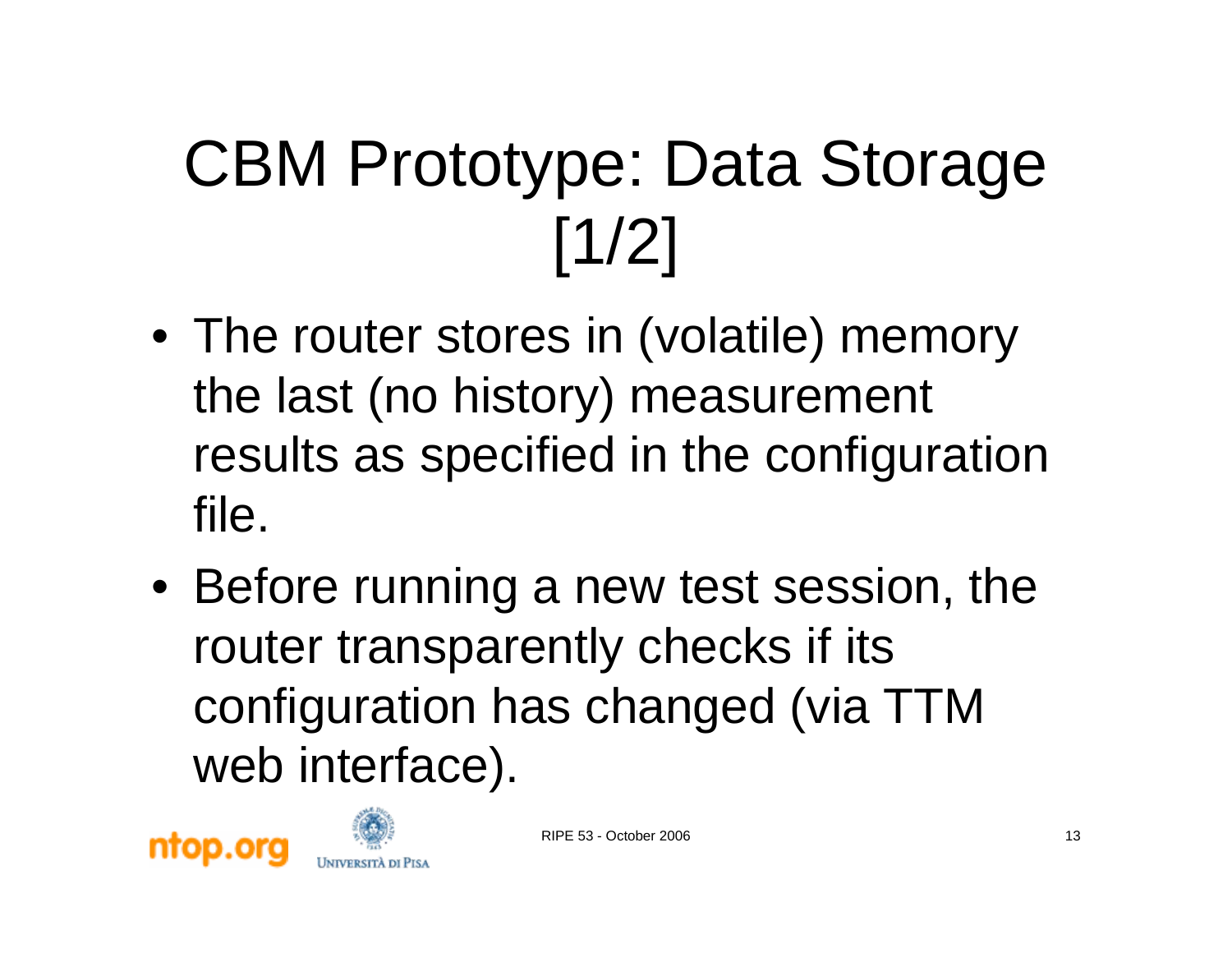### CBM Prototype: Data Storage [2/2]

- TTM stores configuration information on a DB (MySQL).
- Measurement results are stored on RRD databases as they:
	- and the state of the Do not grow over the time (static file size).
	- – Feature automatic data aggregation, trend calculation, anomaly detection (aberrant RRD behaviour).

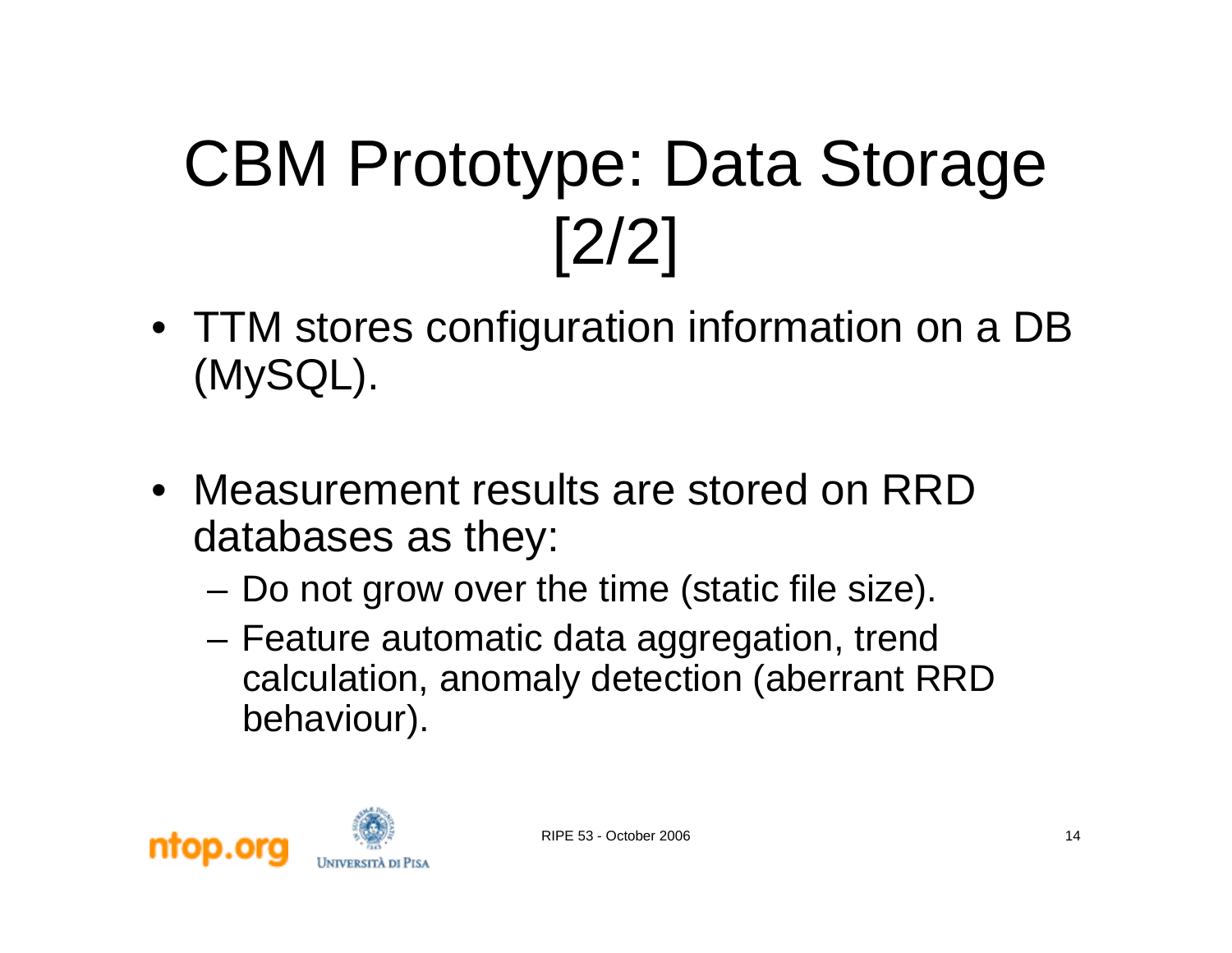### Measurements [1/2]

- Most of probes are wrappers to existing tools (e.g. ping or iperf).
- Active measurements:
	- –Bandwidth, jitter (iperf)
	- and the state of the state Round-trip time, packet loss (ping)
	- and the state of the state Application performance:
		- DNS (nslookup)
		- http, smtp (custom)



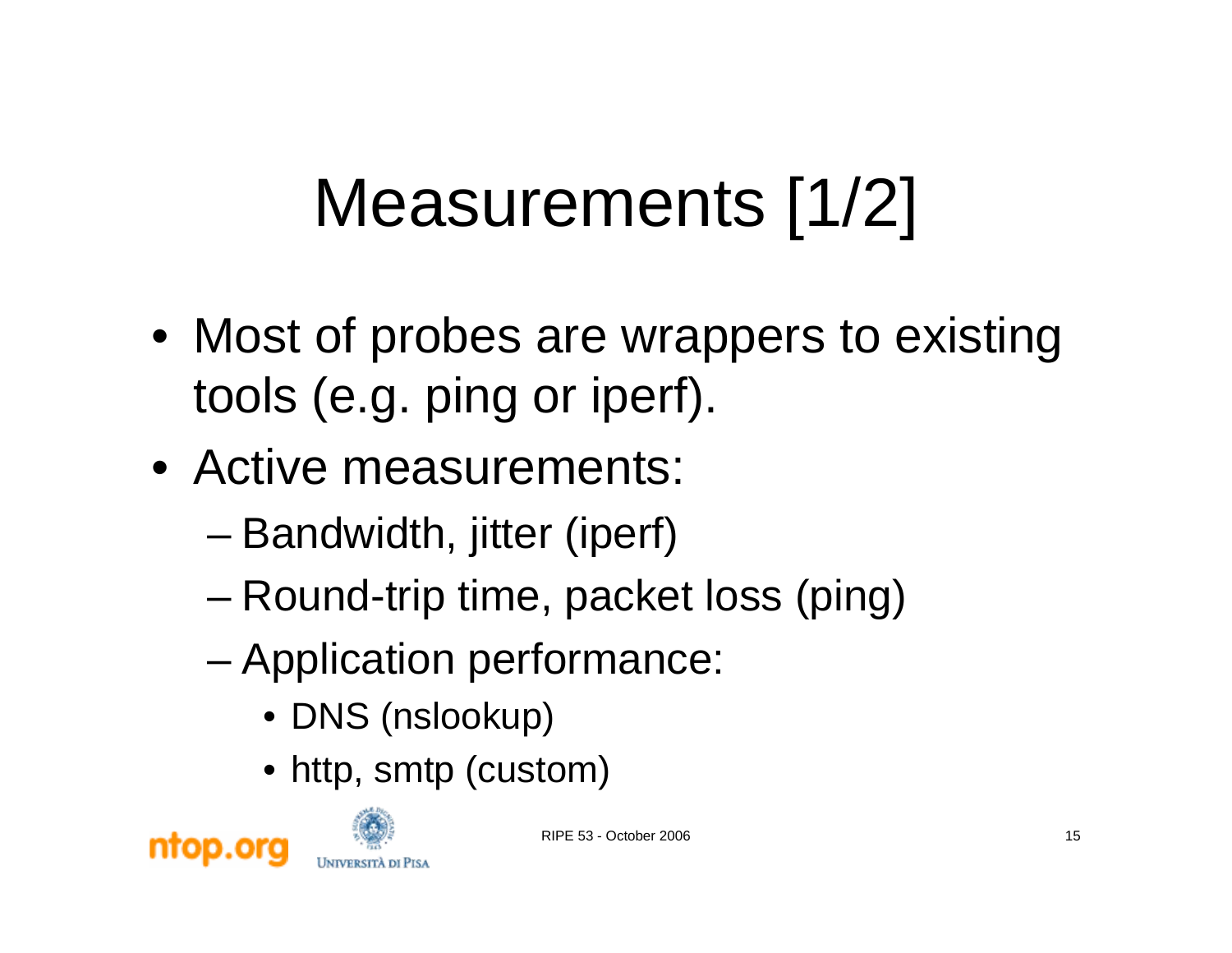#### Measurements [2/2]

- Passive measurements:
	- Interface Counters (custom, SNMP MIB-II wrapper)
	- and the state of the state Lightweight honeypot (custom, Linux firewall rules and ulog)

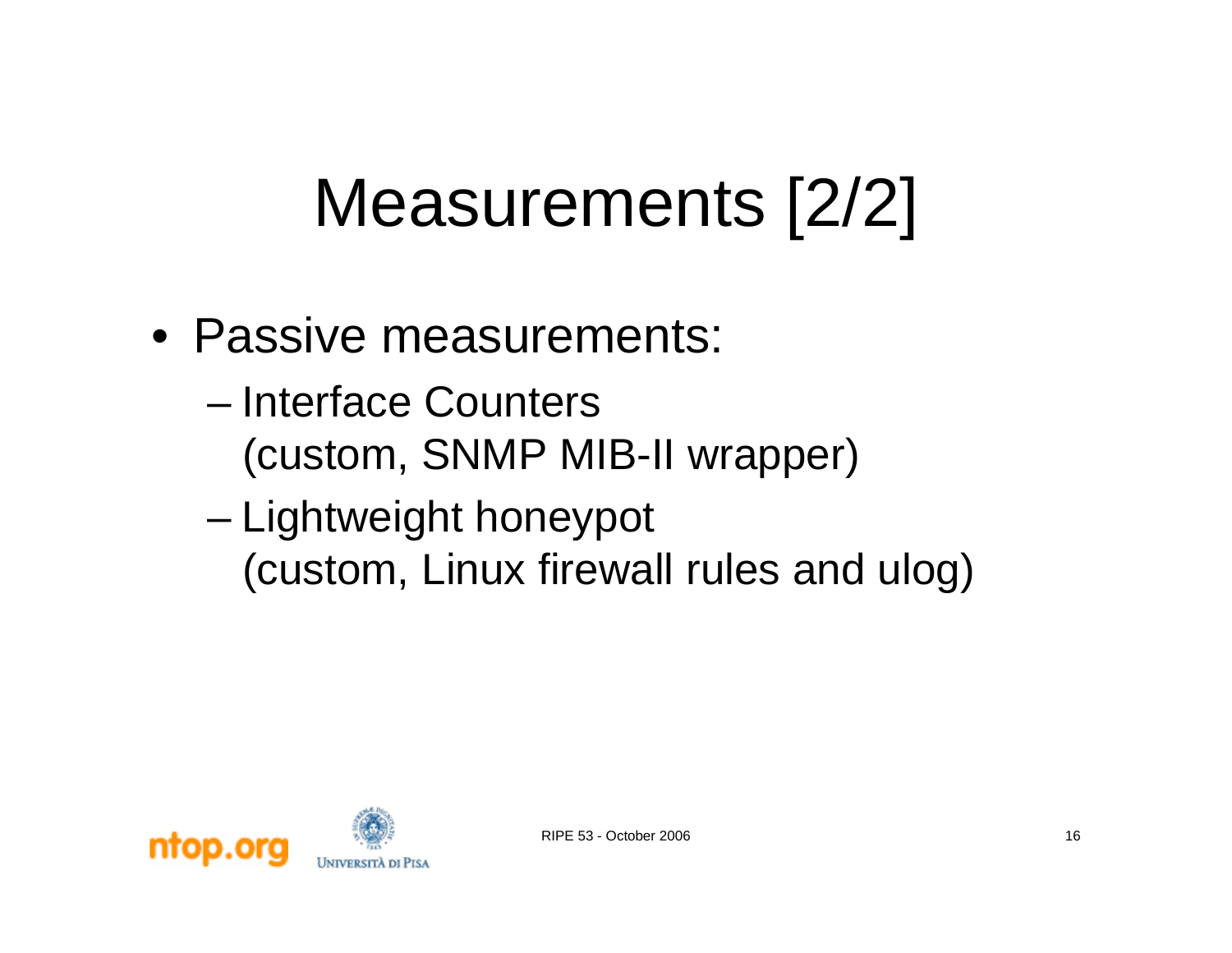## Example Configuration [1/3]

QuickTime™ and a TIFF (LZW) decompressor are needed to see this picture.

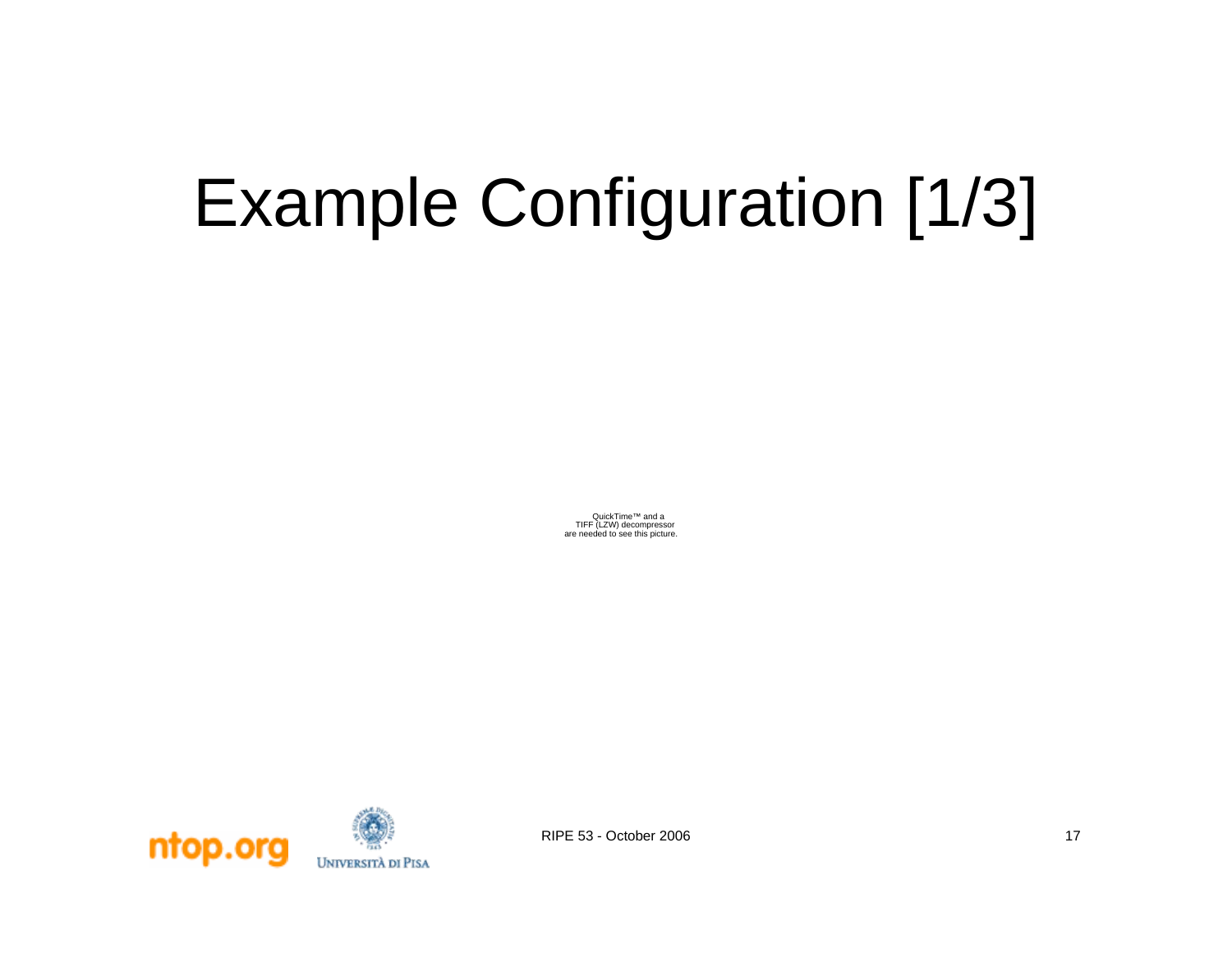## Example Configuration [2/3]

QuickTime™ and a TIFF (LZW) decompressor are needed to see this picture.

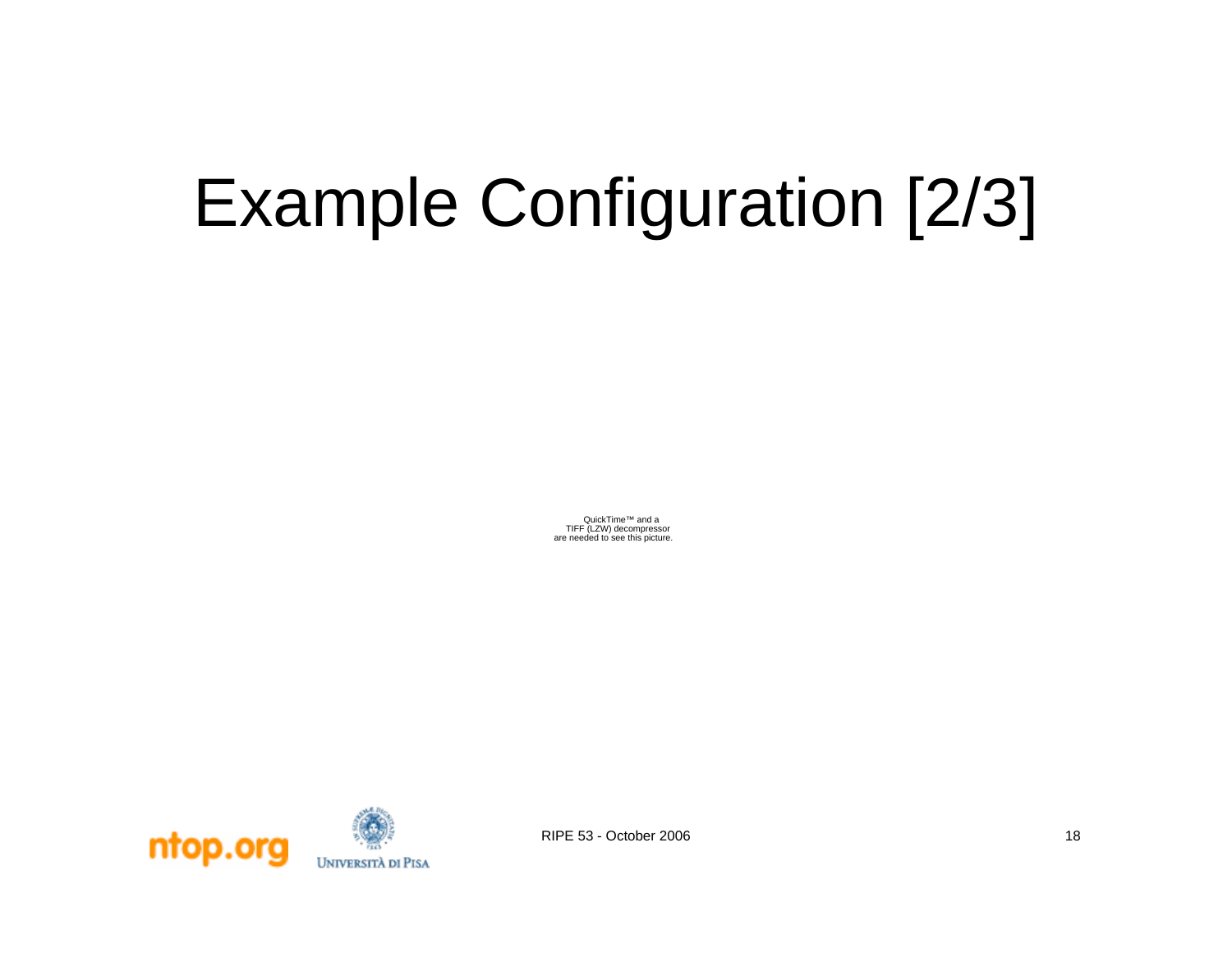# Example Configuration [3/3]

ping\_ntop.tool=probe-ping ping\_ntop.descr=Test www.ntop.org round trip time ping\_ntop.enabled=true ping\_ntop.testtime=300 ping\_ntop.param.1=3 ping\_ntop.param.2=www.ntop.org ping\_ntop.result.1.name=rtt ping\_ntop.result.1.type=gauge ping\_ntop.result.1.unit=ms ping\_ntop.result.2.name=loss ping\_ntop.result.2.type=gauge ping\_ntop.result.2.unit=percentage ping ntop.verbose=0

General configuration Input parameters (passed in order to the tool) Output values with all necessary info for RRD



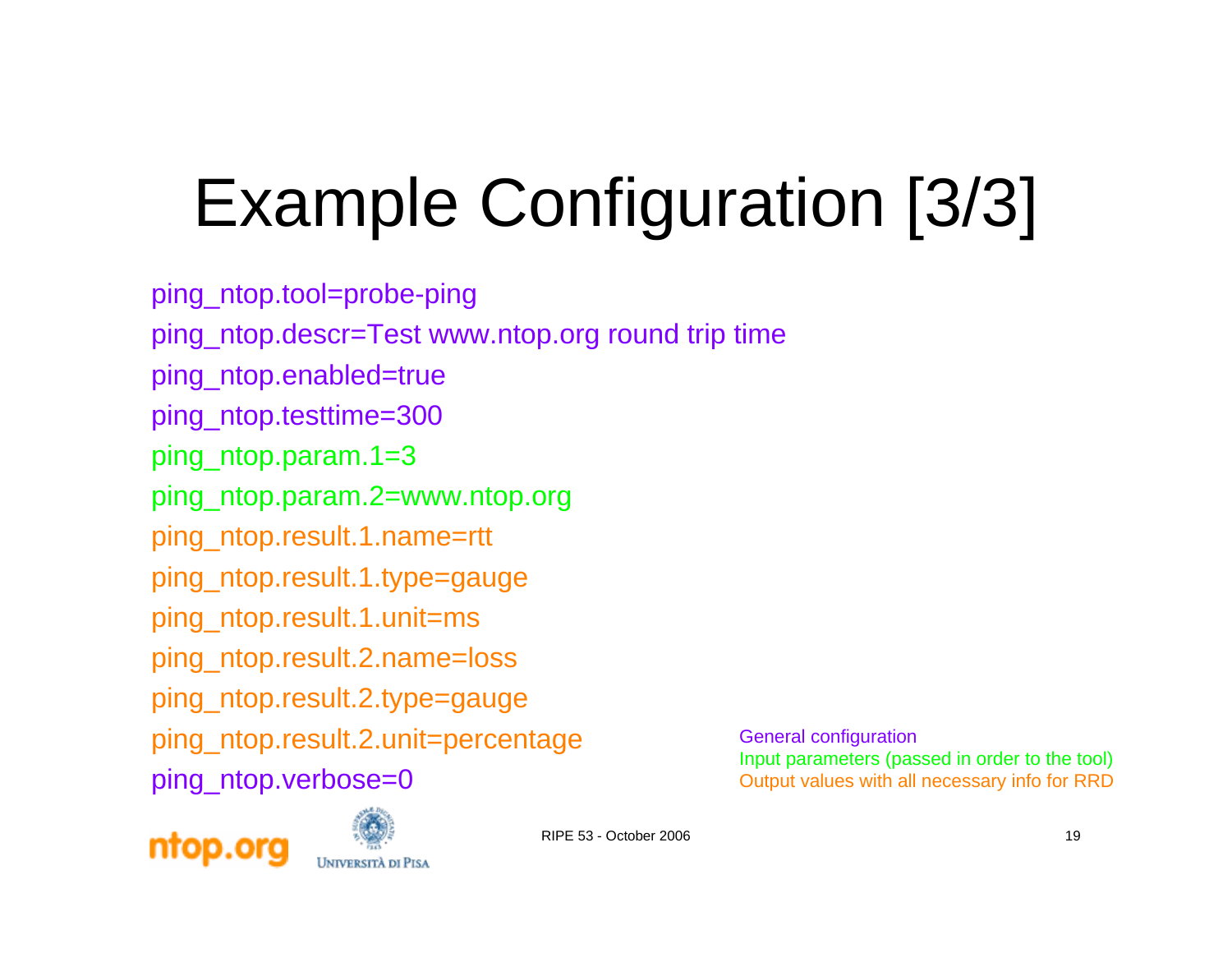### Measurement Results [1/3]

```
<test-session>[…]
<session name="ping_ntop" time="1159399878">
<sessionResult name="rtt">104.6</sessionResult><sessionResult name="loss">0</sessionResult></session>[…]
</test-session>
```
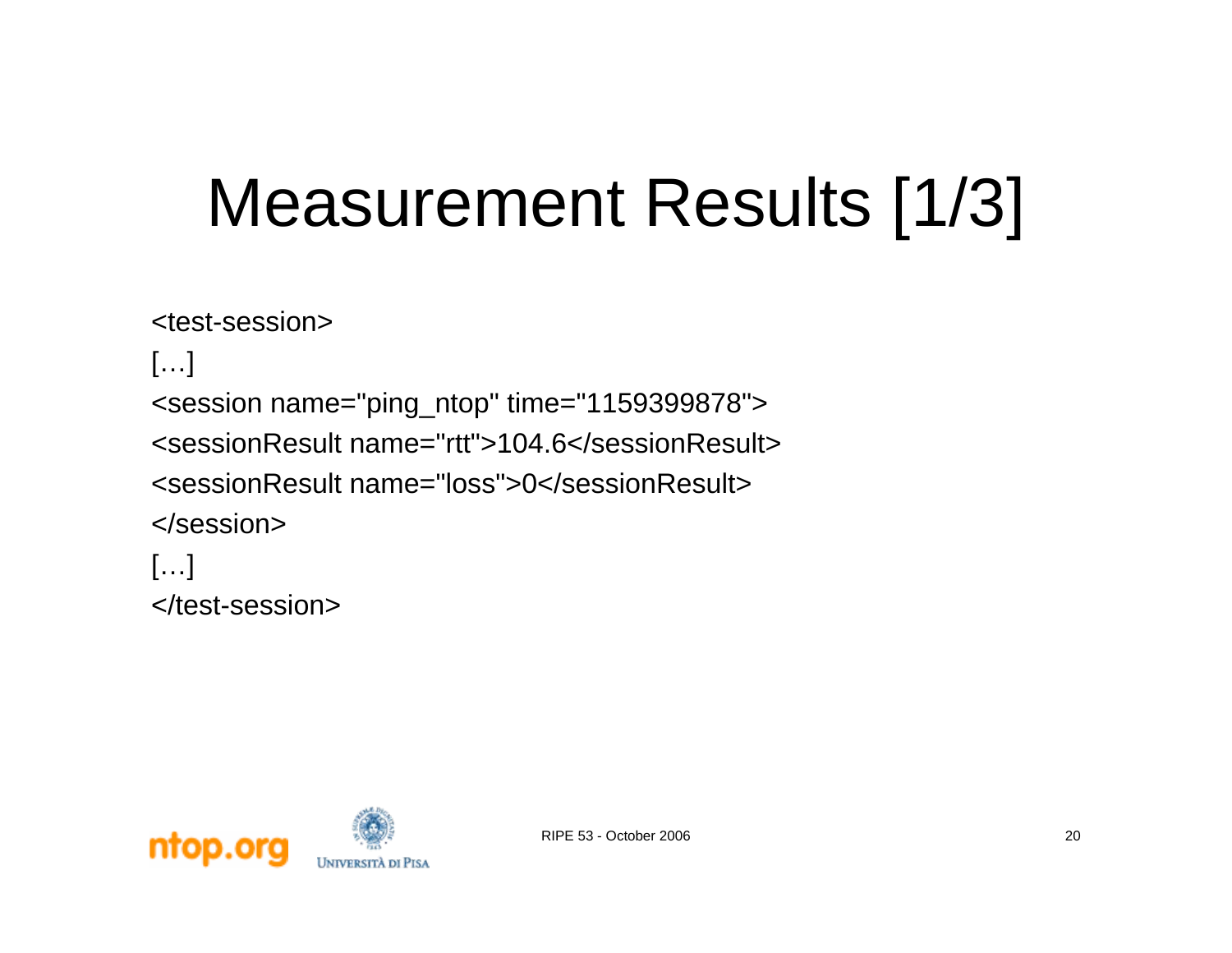#### Measurement Results [2/3]

QuickTime™ and a TIFF (LZW) decompressor are needed to see this picture.

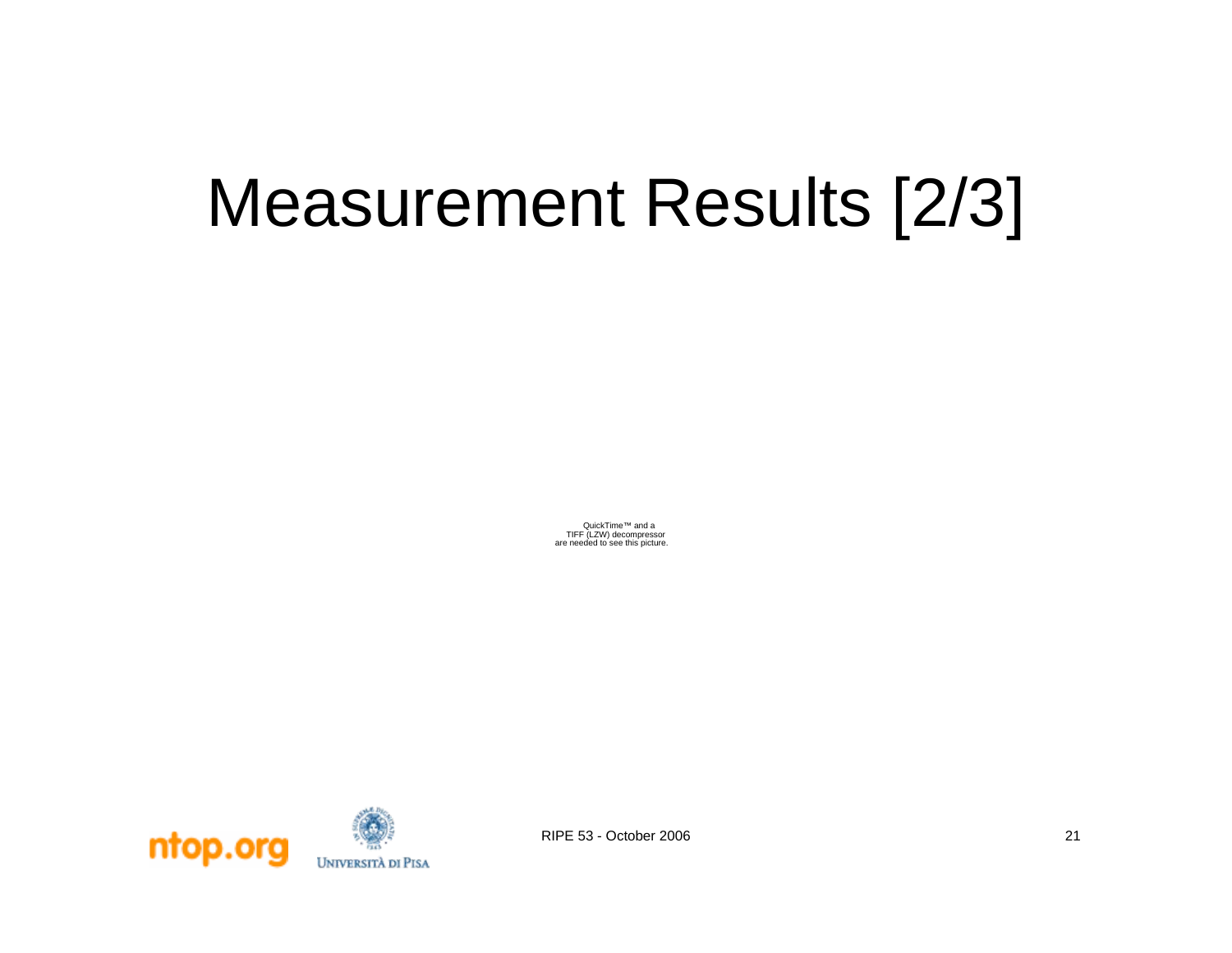### Measurement Results [3/3]

- A custom SNMP MIB has been developed for accessing the same data exposed via HTTP.
- The MIB is generic and it can accommodate new probes and measurements.
- An SNMP agent that supports the MIB has been implemented (based on net-snmp) and is part of the router distribution.

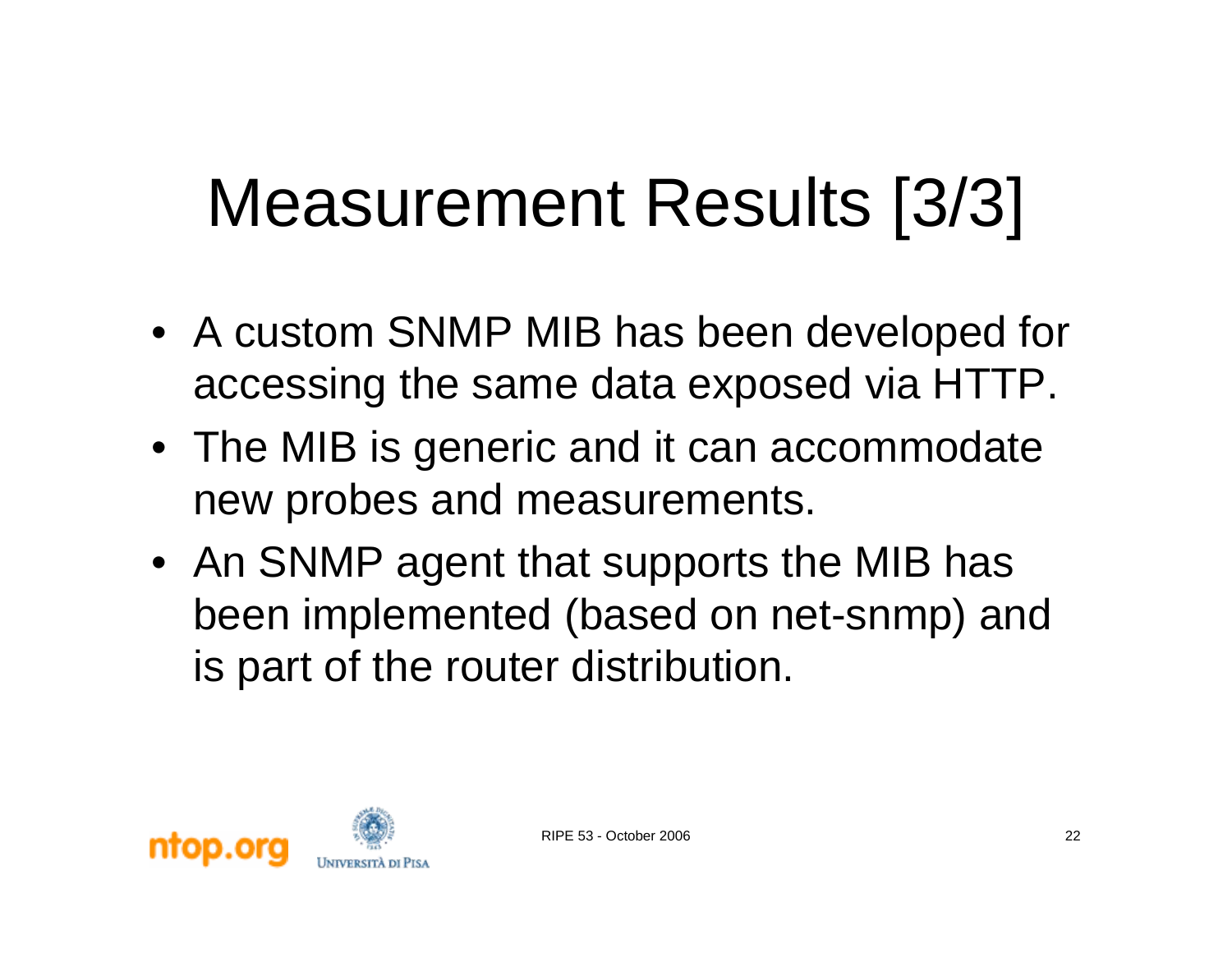### Router Platform [1/3]

- $\bullet\,$  Low-cost (street price  $< 75$   $\Box)$  platform.
- Based on x86/MIPS CPUs, usually based on Broadcom boards.
- Wireless, with/without xDSL connectivity.
- RIPE 53 October 2006 23 • Replaced original OS with Linux distribution named OpenWRT (MIPS cross compiler): same look and feel, and packaging across different router ntamordels.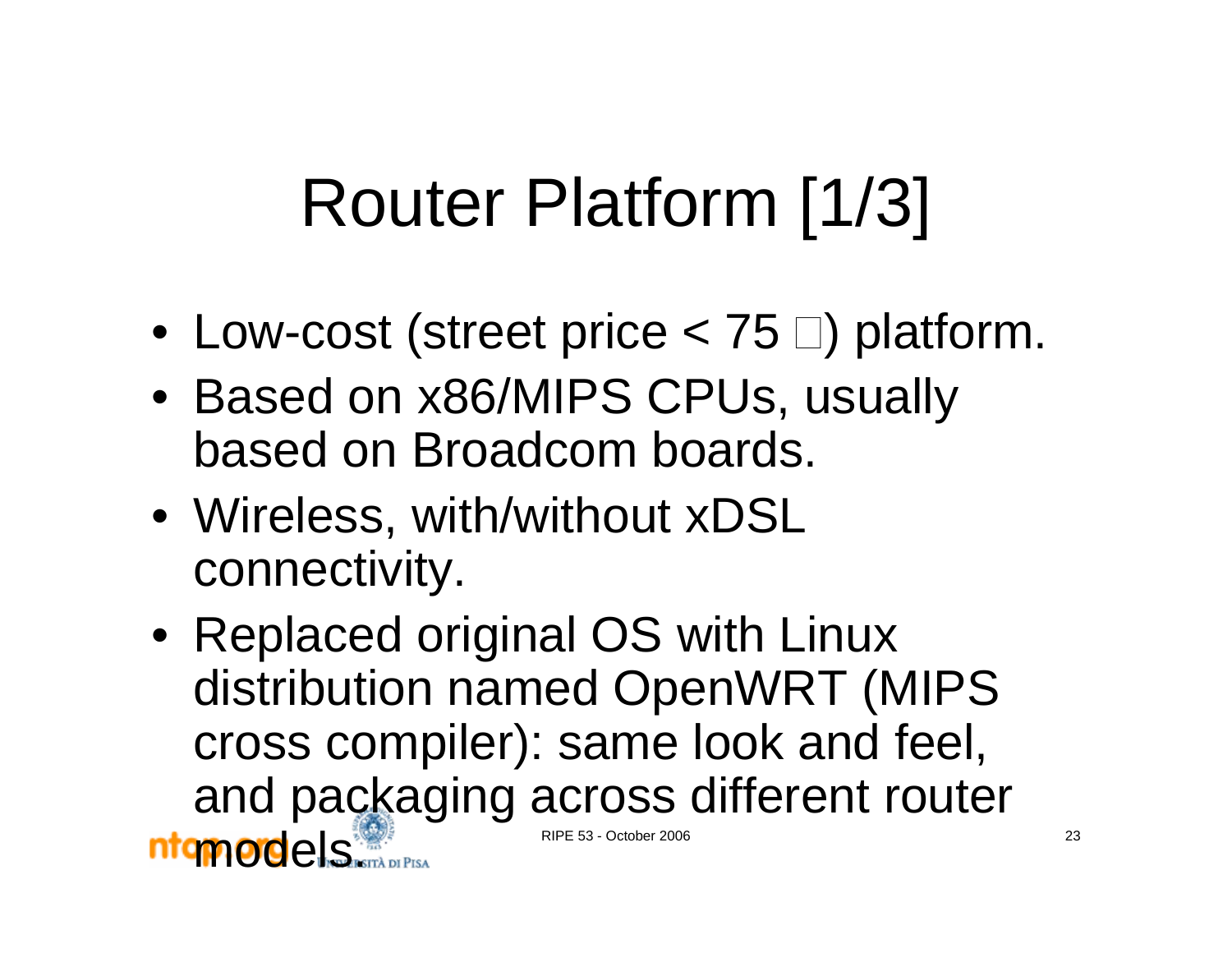#### Router Platform [2/3]

- Prototypes have been tested two router models:
	- and the state of the state Linksys WRT54GS (Fon)
	- –Asus WL-500g Premium

QuickTime™ and a TIFF (Uncompressed) decompressor

QuickTime™ and a TIFF (Uncompressed) decompressor are needed to see this picture.

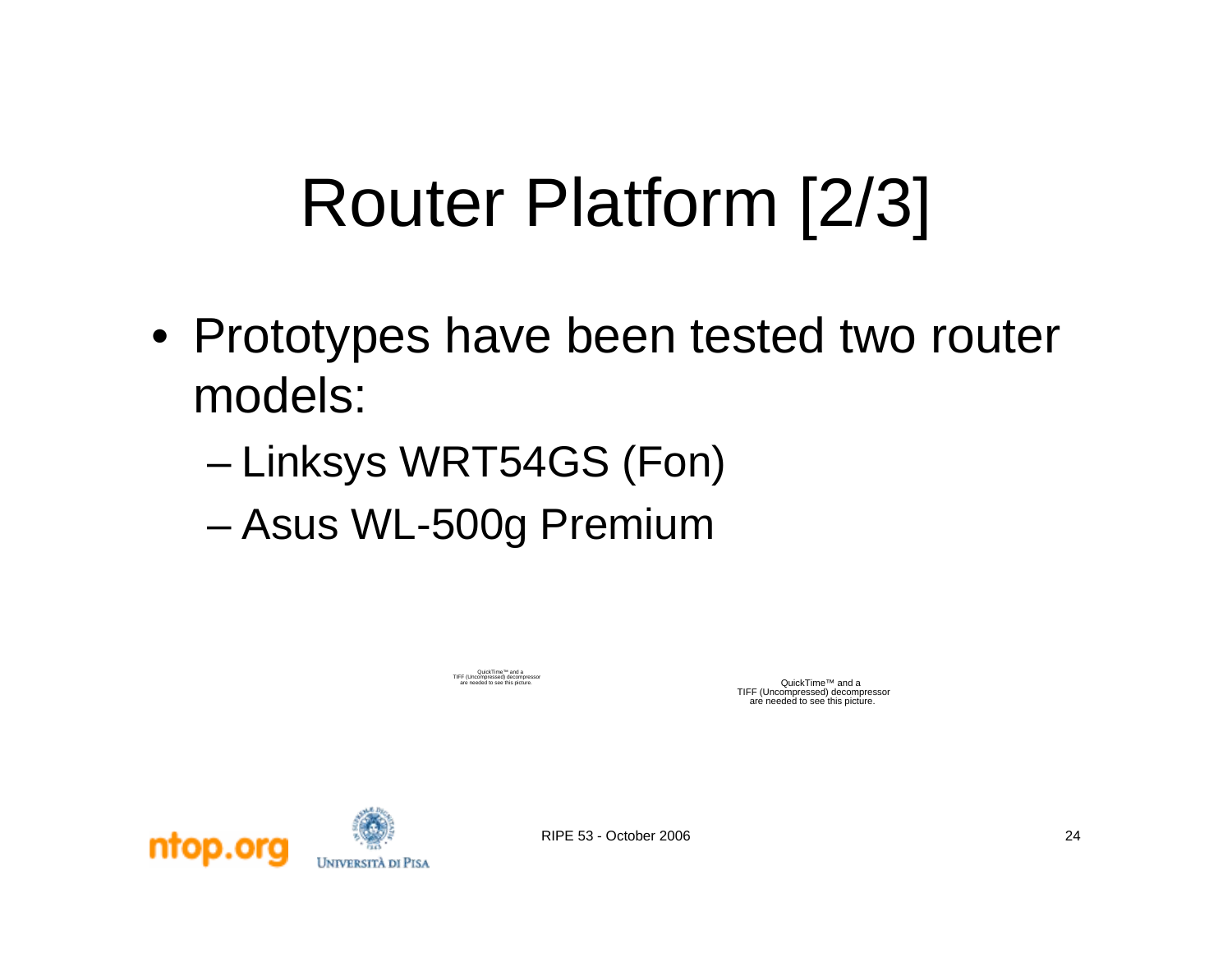#### Router Platform [3/3]

QuickTime™ and aTIFF (LZW) decompressor are needed to see this picture.